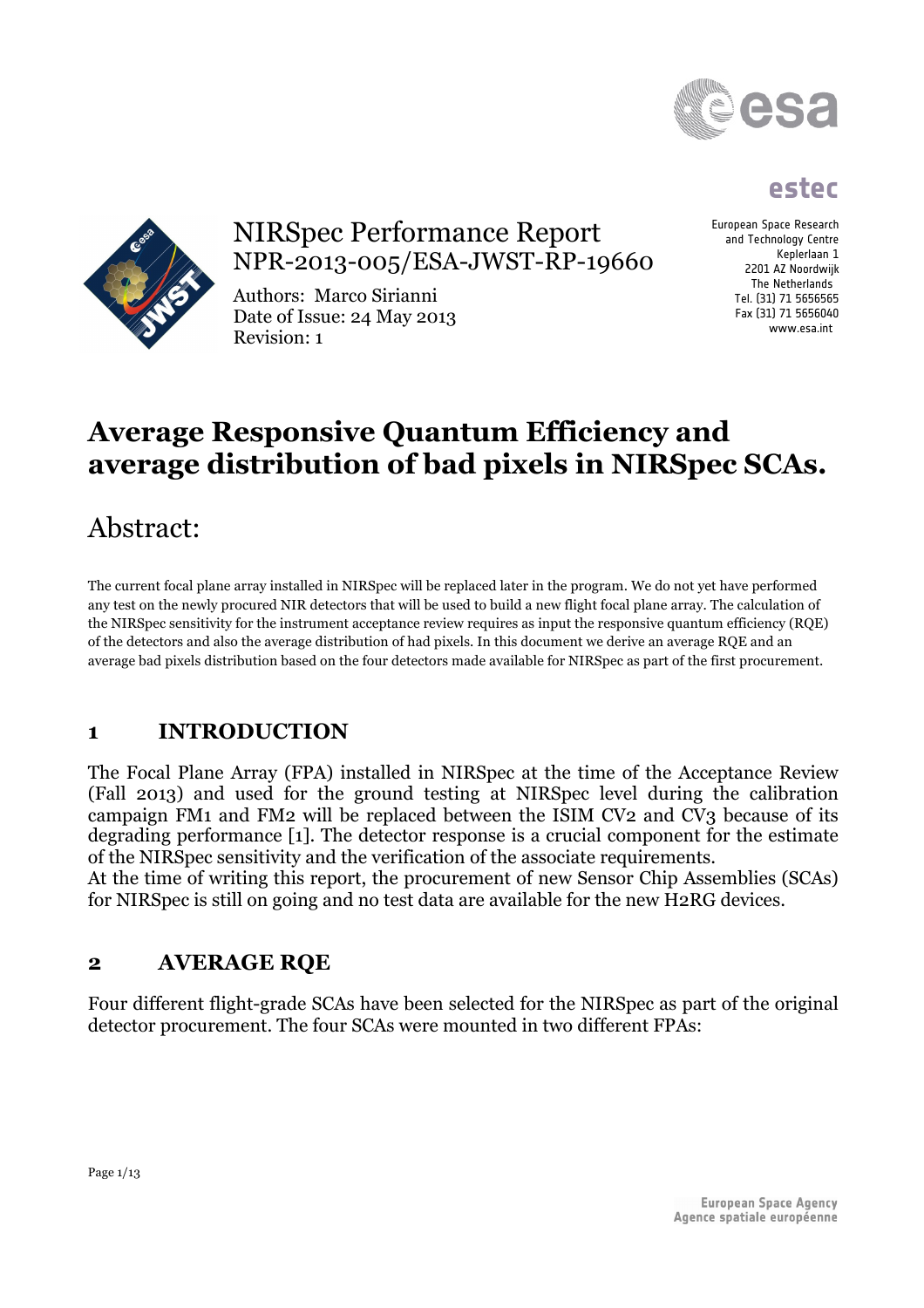**FPA 104** consists of SCA 055 [491] and SCA 054 [492]. It is the FPA installed in NIRSpec at the time of writing and the one used (with ASICs S/N 202 and S/N 215) for the NIRSpec Cryo campaigns FM1 [Jan 2011 – Mar 2011] and FM2 [Dec 2012 - Feb 2013]. It will also be the FPA used for ISIM CV2.

**FPA105** consisted of SCA 058 [491] and SCA 060 [492]. Initially identified as spare-FM FPA105 was planned to replace FPA104 during ground testing at NIRSpec level and during the first ISIM test campaign. Although it was never installed in NIRSpec the two SCAs in FPA105 were flight quality and have been included in this study. FPA 105 will be refurbished to host the new detector and converted in FPA106.

The Responsive Quantum Efficiency (RQE) of the NIRSpec SCAs was measured during the FPA characterization campaigns at the NASA/GSFC Detector Characterization Laboratory (DCL) (see table 1). An estimate of a mean RQE for the new SCAs that will be used for FPA106 can be derived by averaging the RQE of the four flight SCAs delivered to NIRSpec as part of the first detector procurement (table 2).

| <b>FPA 104</b>     |               |       |               | <b>FPA 105</b> |  |            |               |       |               |       |
|--------------------|---------------|-------|---------------|----------------|--|------------|---------------|-------|---------------|-------|
| Wavelength<br>(nm) | SCA-055/(491) |       | SCA-054 (492) |                |  | Wavelength | SCA-058/(491) |       | SCA-060 (492) |       |
|                    | <b>RQE</b>    | Sigma | <b>RQE</b>    | Sigma          |  | (nm)       | <b>RQE</b>    | Sigma | <b>RQE</b>    | Sigma |
| 600                | 0.58          | 0.04  | 0.54          | 0.06           |  | 600        | 0.59          | 0.04  | 0.52          | 0.05  |
| 700                | 0.77          | 0.06  | 0.67          | 0.07           |  | 700        | 0.78          | 0.05  | 0.71          | 0.06  |
| 800                | 0.71          | 0.05  | 0.65          | 0.07           |  | 800        | 0.65          | 0.04  | 0.61          | 0.05  |
| 900                | 0.60          | 0.04  | 0.54          | 0.06           |  | 900        | 0.60          | 0.04  | 0.55          | 0.05  |
| 1000               | 0.68          | 0.05  | 0.61          | 0.06           |  | 1000       | 0.71          | 0.05  | 0.65          | 0.05  |
| 1200               | 0.76          | 0.05  | 0.69          | 0.07           |  | 1200       | 0.72          | 0.05  | 0.67          | 0.05  |
| 1400               | 0.75          | 0.05  | 0.69          | 0.07           |  | 1400       | 0.68          | 0.04  | 0.64          | 0.05  |
| 1600               | 0.71          | 0.05  | 0.66          | 0.07           |  | 1600       | 0.66          | 0.04  | 0.62          | 0.05  |
| 1800               | 0.71          | 0.05  | 0.67          | 0.06           |  | 1800       | 0.68          | 0.04  | 0.64          | 0.05  |
| 2000               | 0.74          | 0.05  | 0.69          | 0.06           |  | 2000       | 0.71          | 0.04  | 0.67          | 0.05  |
| 2300               | 0.76          | 0.05  | 0.72          | 0.06           |  | 2300       | 0.75          | 0.05  | 0.71          | 0.05  |
| 2600               | 0.78          | 0.05  | 0.74          | 0.06           |  | 2600       | 0.75          | 0.05  | 0.72          | 0.05  |
| 2900               | 0.80          | 0.05  | 0.77          | 0.06           |  | 2900       | 0.78          | 0.05  | 0.75          | 0.05  |
| 3200               | 0.78          | 0.05  | 0.76          | 0.05           |  | 3200       | 0.74          | 0.05  | 0.73          | 0.05  |
| 3500               | 0.82          | 0.05  | 0.81          | 0.05           |  | 3500       | 0.76          | 0.05  | 0.75          | 0.05  |
| 3800               | 0.80          | 0.05  | 0.81          | 0.04           |  | 3800       | 0.76          | 0.05  | 0.77          | 0.05  |
| 4100               | 0.79          | 0.05  | 0.81          | 0.04           |  | 4100       | 0.76          | 0.05  | 0.77          | 0.05  |
| 4400               | 0.79          | 0.05  | 0.81          | 0.04           |  | 4400       | 0.74          | 0.05  | 0.75          | 0.05  |
| 4700               | 0.79          | 0.05  | 0.81          | 0.04           |  | 4700       | 0.73          | 0.04  | 0.76          | 0.04  |
| 5000               | 0.76          | 0.05  | 0.79          | 0.04           |  | 5000       | 0.69          | 0.06  | 0.76          | 0.04  |

**Table 1. RQE for the SCAs in FPA104 and FPA105 as measured at the NASA/GSFC DCL**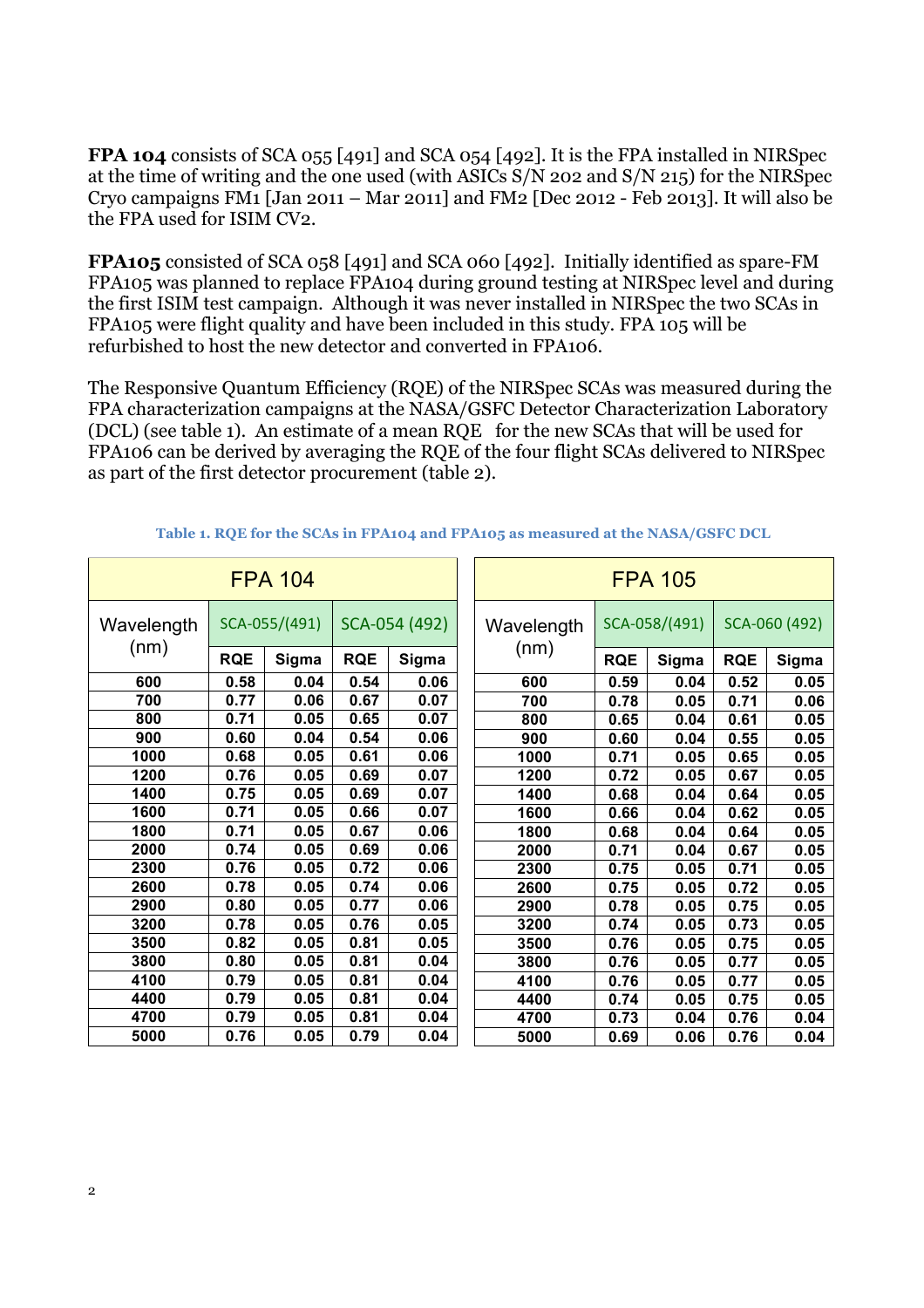In table 2 we also provide the theoretical QE curve for the 5.3 µm cut-off SCAs scaled to match the average RQE of seven H1RG devices developed as part of new procurement of the JWST NIR SCAs (B. Rauscher private communication). The average and the theoretical curve are shown in Figure 1 and compared with the requirement levels.

| Wavelength<br>(nm) | <b>Average SCA</b> |       |  | <b>Theoretical</b> |  |
|--------------------|--------------------|-------|--|--------------------|--|
|                    | <b>RQE</b>         | Sigma |  | <b>RQE</b>         |  |
| 600                | 0.56               | 0.03  |  | 0.66               |  |
| 700                | 0.73               | 0.06  |  | 0.82               |  |
| 800                | 0.66               | 0.04  |  | 0.74               |  |
| 900                | 0.57               | 0.03  |  | 0.66               |  |
| 1000               | 0.66               | 0.04  |  | 0.72               |  |
| 1200               | 0.71               | 0.04  |  | 0.83               |  |
| 1400               | 0.69               | 0.04  |  | 0.75               |  |
| 1600               | 0.66               | 0.04  |  | 0.68               |  |
| 1800               | 0.67               | 0.03  |  | 0.67               |  |
| 2000               | 0.70               | 0.03  |  | 0.69               |  |
| 2300               | 0.73               | 0.02  |  | 0.75               |  |
| 2600               | 0.75               | 0.03  |  | 0.80               |  |
| 2900               | 0.78               | 0.02  |  | 0.83               |  |
| 3200               | 0.75               | 0.02  |  | 0.84               |  |
| 3500               | 0.79               | 0.03  |  | 0.84               |  |
| 3800               | 0.78               | 0.02  |  | 0.83               |  |
| 4100               | 0.78               | 0.02  |  | 0.81               |  |
| 4400               | 0.77               | 0.03  |  | 0.79               |  |
| 4700               | 0.77               | 0.04  |  | 0.77               |  |
| 5000               | 0.75               | 0.04  |  | 0.76               |  |

**Table 2. Average RQE for the FPA104 and FPA105 and the theoretical curve**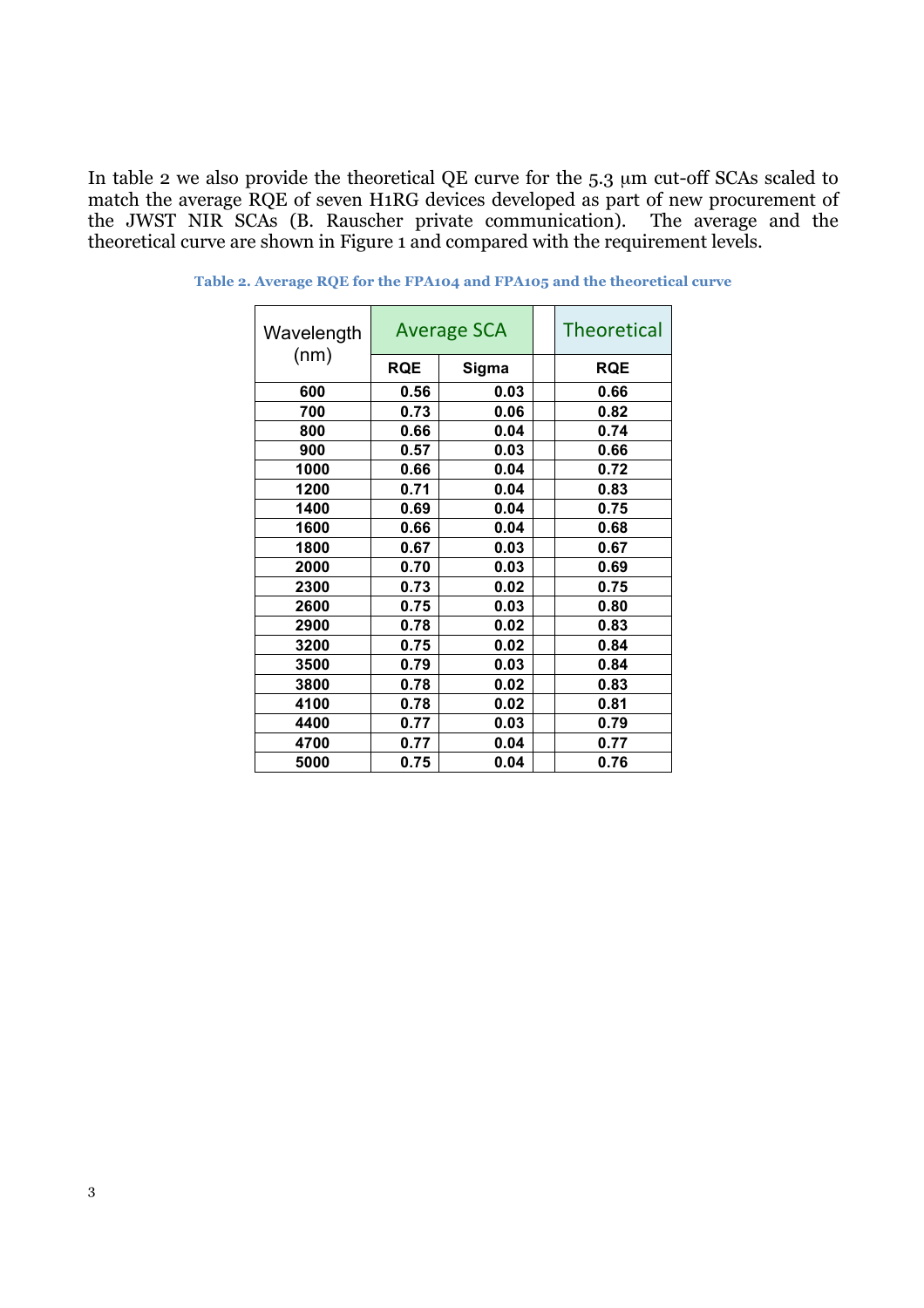

**Figure 1. Average RQE for the four SCA delivered to NIRSpec (Red-curve), QE theoretical curve scaled to match recent testing of seven H1RG detector arrays (blue curve) and requirements (black line).**

#### **3 BAD AND HOT PIXELS DISTRIBUTION**

In the past the impact of bad and hot pixels in the detectors was factored in the sensitivity estimates. As in the case of the RQE we can use the flight parts made available for NIRSpec during the first detector procurement to estimate an average population of bad and hot pixels and their spatial distributions. In calculating the average we will also include SCA 042 of FPA103, more commonly known as the "pathfinder" which shows flight-like performance but was classified as not suitable for flight due to the presence of a photonemitting diode (PED).

### **3.1 Bad pixels definition**

Bad pixels are easily identifiable under flat field illumination. For each FPA we have used the background exposures acquired during the monochromatic flat field test (typically 60 exposures for each SCA). Once all the exposures have been averaged together we used them as input to the IDL procedure create\_BPIX\_mask.pro to derive bad pixels masks and statistics for the following types of bad pixels: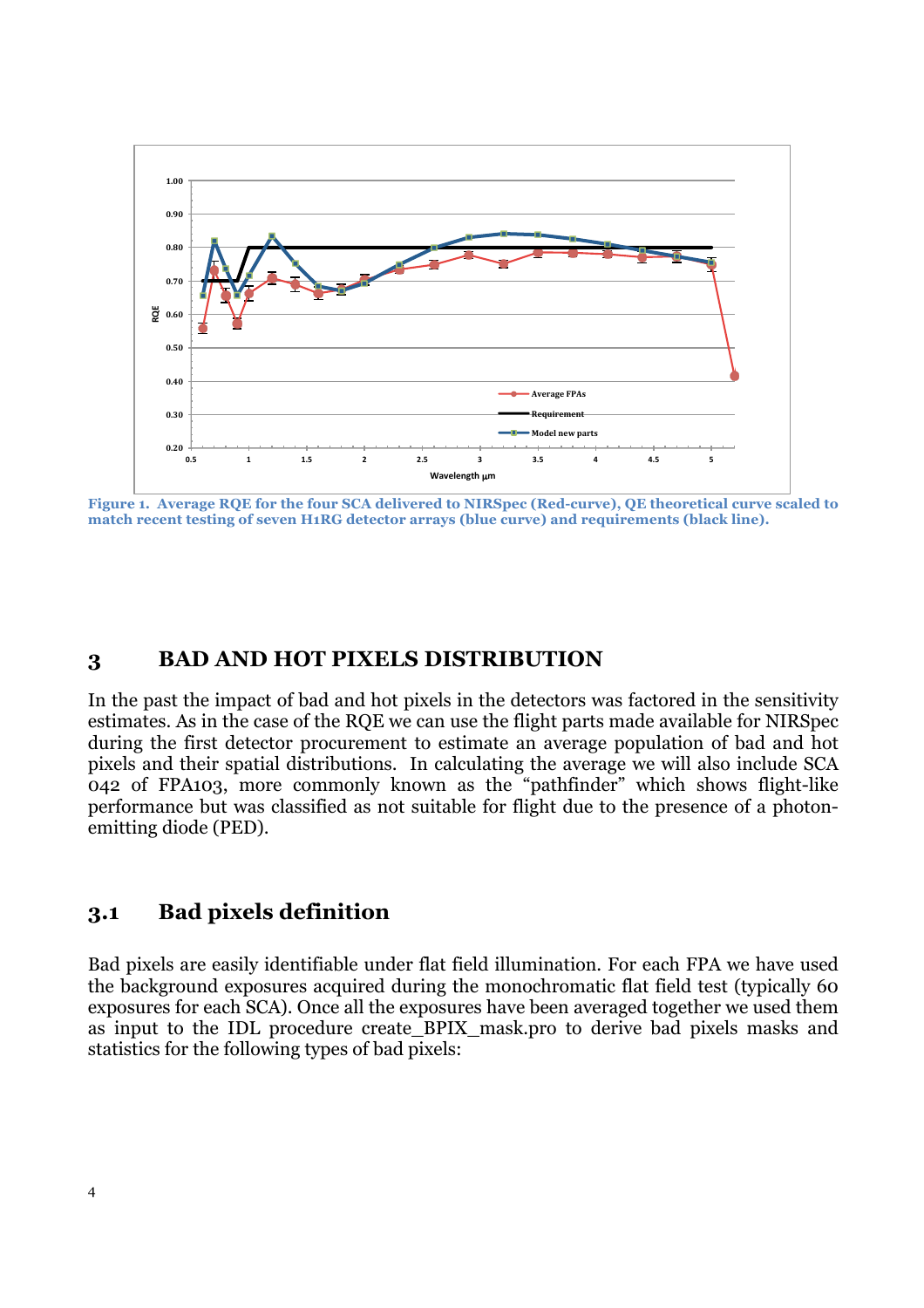- Open Pixels
- Pixels near to open pixels
- Shorted or "dead" pixels
- Low OE pixels

All these types of bad pixels have shown to be stable over time.

## *3.1.1 Open Pixels*

Open pixels are easy to recognize in images with flat illumination as pixels with a value significantly below the average signal and that are surrounded by pixels with enhanced signal (Figure 2.). They are presumed to be open in the sense that the indium bump does not connect (or only partially connect) the HgCdTe substrate to the ROIC [4]. As a consequence, the signal generated within this pixel is not correctly collected by the detector electronics but leaks into neighbouring pixels, altering their values.



**Figure 2 example of an open pixel in a flat field illumination and comparison with a dead pixel.**

Open pixels also appear as a clear feature in the normalized distribution of pixels' signal in a flat field exposure. Besides the expected peak of normal pixels, with asymmetrical wings due to the lower QE cross-hatching structure, there are typically three more peaks (position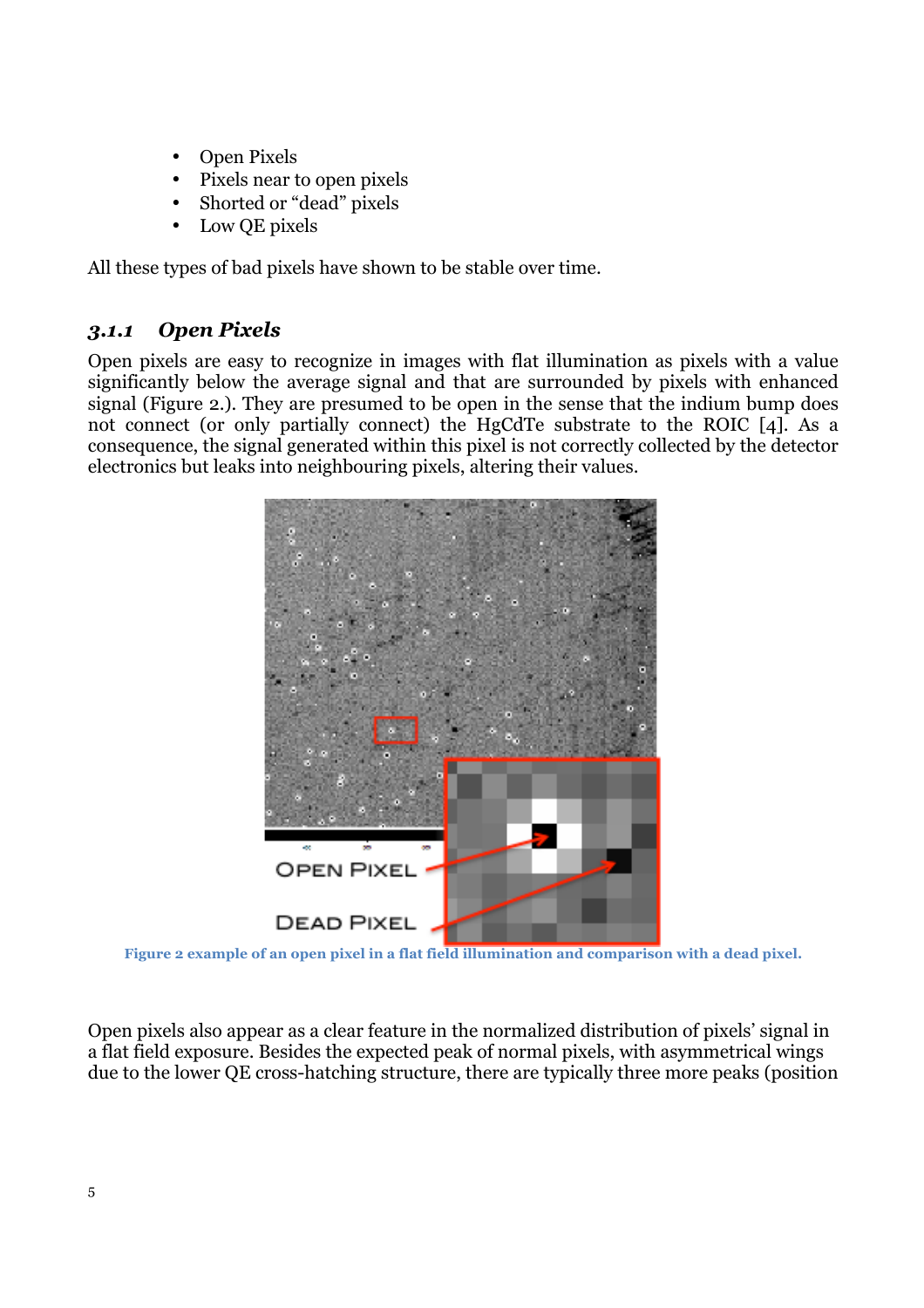and amplitude will vary depending on the SCA). These peaks correspond to:

• Dead pixels that do not accumulate signal and show up as peak around zero counts.

• Open pixels that accumulated only a small fraction of the incident flux (between 10 and 15 %)

• The open pixels' nearest neighbors with an excess of light (between 10 and 20%)



A pixel is masked as open if its RQE falls between 0.05 and 0.5 times the local median RQE and the median of the four-neighbour pixels is greater than 1.05 time the local median RQE.

Open pixels do not record any useful signal and cannot be used for science. Contrary to the IPC, in fact, the charge coupling seen in open pixels does not conserve the total charge. About 88% of the light is missing in the central pixels, but only  $\sim 65\%$  is redistributed into neighbour pixels.

Although isolated open pixels can be found anywhere in the SCA they are mostly concentrated close to the corners or along the edges of the SCA (see section 3.2)

## *3.1.2 Pixels near Open Pixels*

As described in the previous section, open pixels "spills" charges in the surrounding pixels (Figure 2 and 3). When the detector is illuminated, these pixels do not provide any useful reading because their signal is contaminated by the signal "leaking" out the central open pixel. They can be used to collect Dark Current statistics (because in this case there is no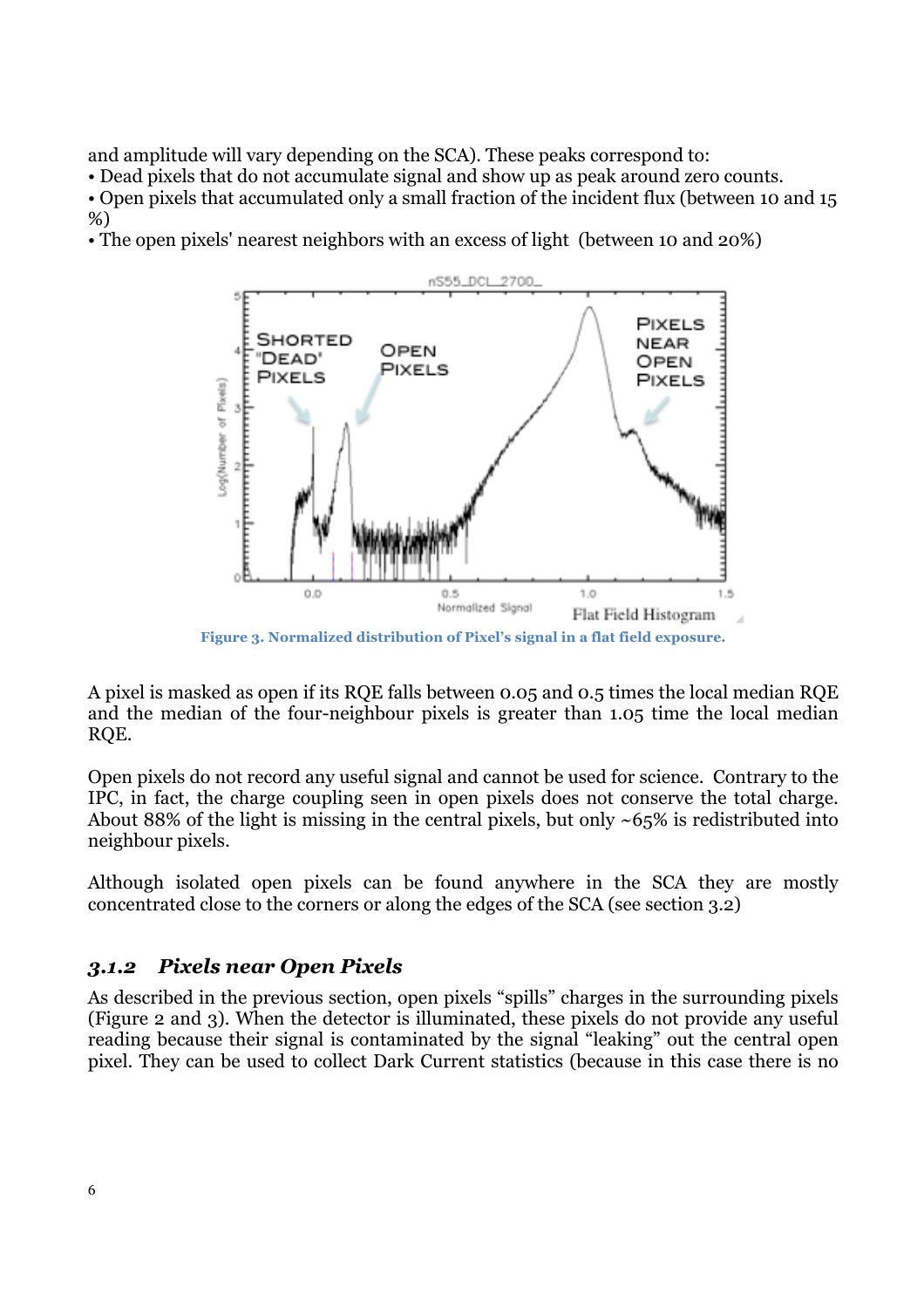signal incident on the central pixel). In addition all eight pixels surrounding each open pixel show a strong persistence. For each isolated open pixel effectively 9 pixels are lost for science and target acquisition. Due to usually localized distribution of open pixels often a pixel may be neighbor of more than one open pixel. The statistics related to the pixels near open pixels include all pixels that are contaminated by at least one open pixel.

#### *3.1.3 Shorted or dead pixels*

These are pixels that do no show any response to light (Fig 2). They are selected as pixels whose normalized signal is below 0.05 (see figure 4 for an example). They are mostly isolated pixel, uniformly scattered across the entire SCA.

#### *3.1.4 Low QE pixels*

A pixel is flagged as having low RQE if it is not an open pixel (see 3.1) and its RQE falls between 0.05 and 0.5 times the local median RQE (Figure 4).



**Figure 4. Normalized signal distribution of a flat field exposure for SCA060 of FPA105. The different types of bad pixels are marked.**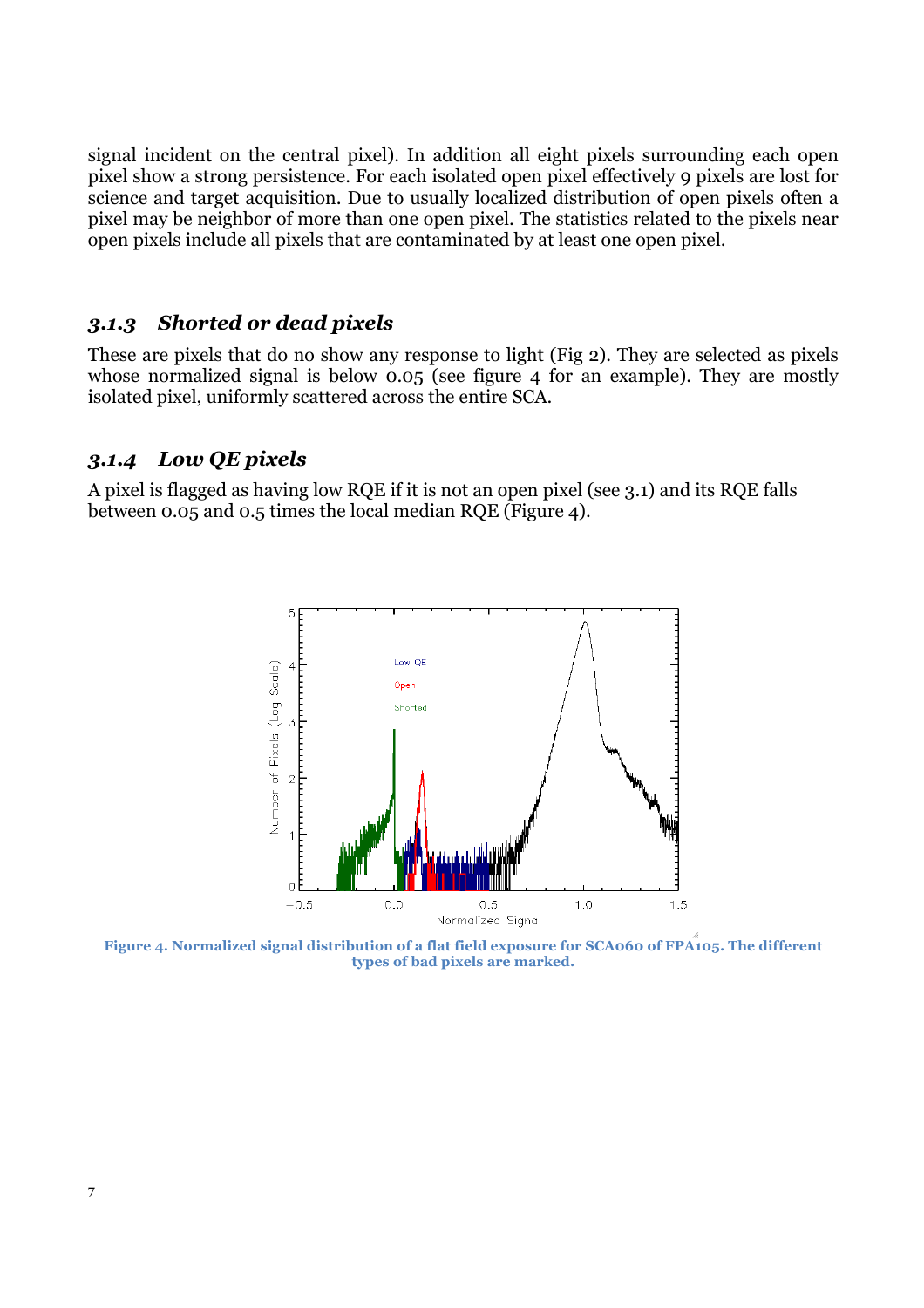## **3.2 Bad Pixel statistics and distribution**

Table 3 lists the bad pixels populations in the five SCAs used for this analysis. SCA055, although being the SCA with the best RQE it is the one mostly populated with cosmetic defects. To derive a bad pixel population for a typical SCA we decided to adopt the median of the values listed in the table. Table 4 show the expected bad pixel population for a NIRSpec SCA.

|                                   | <b>FPA 104</b> |                |                | <b>FPA 105</b> | <b>FPA 103</b><br>(Pathfinder) |
|-----------------------------------|----------------|----------------|----------------|----------------|--------------------------------|
| <b>Bad Pixel Type</b>             | <b>SCA 055</b> | <b>SCA 055</b> | <b>SCA 058</b> | SCA 060        | <b>SCA 042</b>                 |
| Open Pixels (%)                   | 0.256          | 0.019          | 0.007          | 0.072          | 0.060                          |
| Pixels near Open<br>Pixels $(\%)$ | 1.878          | 0.148          | 0.054          | 0.549          | 0.374                          |
| Shorted Pixels (%)                | 0.085          | 0.257          | 0.254          | 0.131          | 0.462                          |
| Low QE Pixels $(\%)$              | 0.096          | 0.016          | 0.010          | 0.025          | 0.066                          |

**Table 3. Statistics of bad pixels in the NIRSpec flight SCAs and in the pathfinder SCA.**

#### **Table 4. Bad pixels on an average SCA**

| <b>Typical SCA</b>     |       |                     |  |  |  |  |
|------------------------|-------|---------------------|--|--|--|--|
| <b>Bad Pixel Type</b>  | %     | <b>Distribution</b> |  |  |  |  |
| Open Pixels            | 0.050 | Localized           |  |  |  |  |
| Pixel Near Open Pixels | 0.357 | Localized           |  |  |  |  |
| <b>Shorted Pixels</b>  | 0.214 | Uniform             |  |  |  |  |
| Low QE Pixels          | 0.036 | Uniform             |  |  |  |  |

As mentioned in the previous section, bad pixels display different spatial distribution depending on their nature. Low QE and shorted pixels tend to be uniformly distributed across the full SCA while open pixels, and as consequence their contaminated neighbours, are more concentrated in selected regions.

Figures 5-7 illustrate the spatial distribution of the different types of bad pixels in the five SCAs used in this analysis. Please note that the symbols used to represent a bad pixel are significantly larger than the pixel size and therefore the apparent level of contamination is artificially enhanced. The figures below are only meant to display the spatial distribution (uniform vs. localized).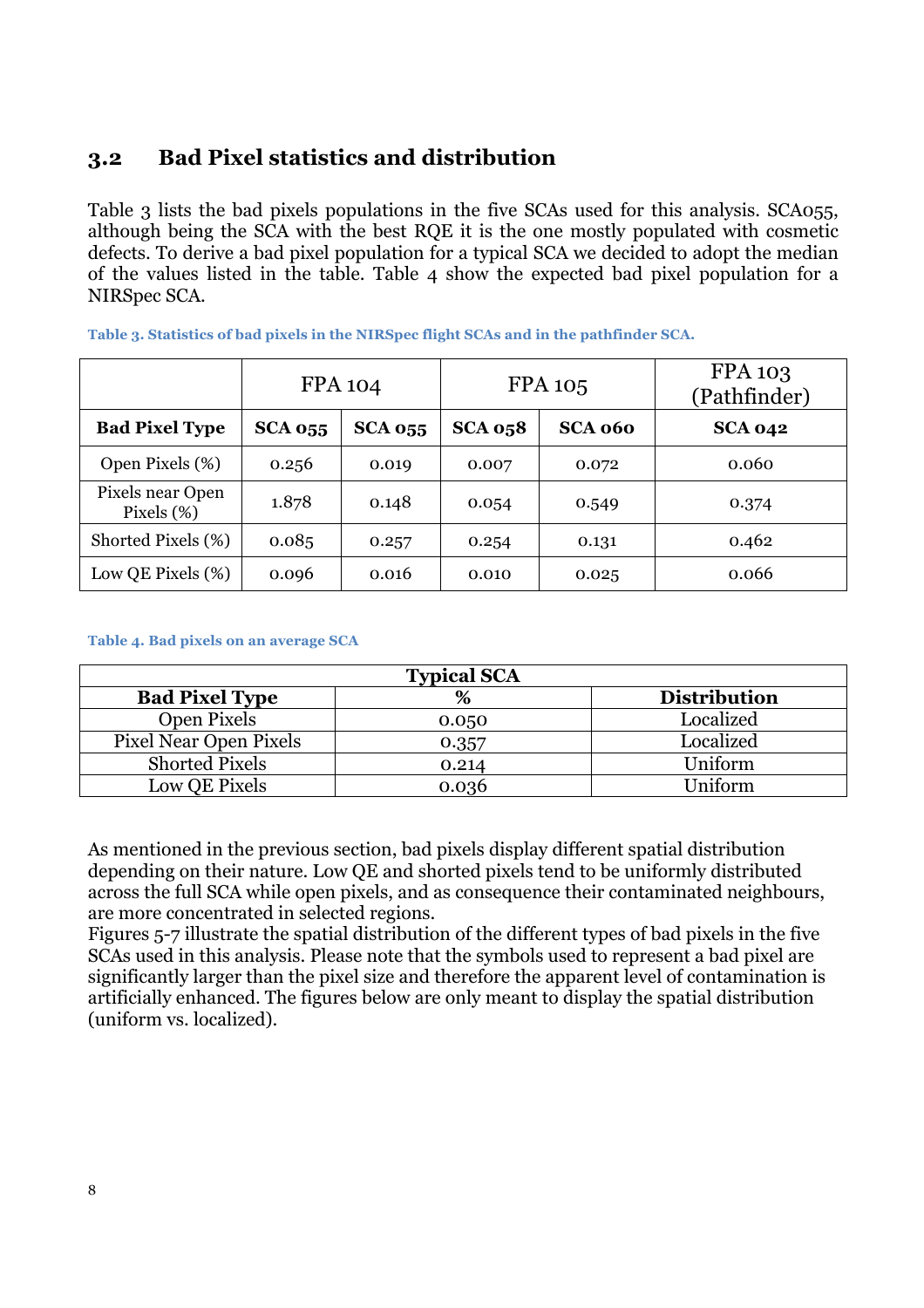

**Figure 5. Bad pixel distribution for FPA104 (left: SCA 055 [491], right: SCA 054 [492])**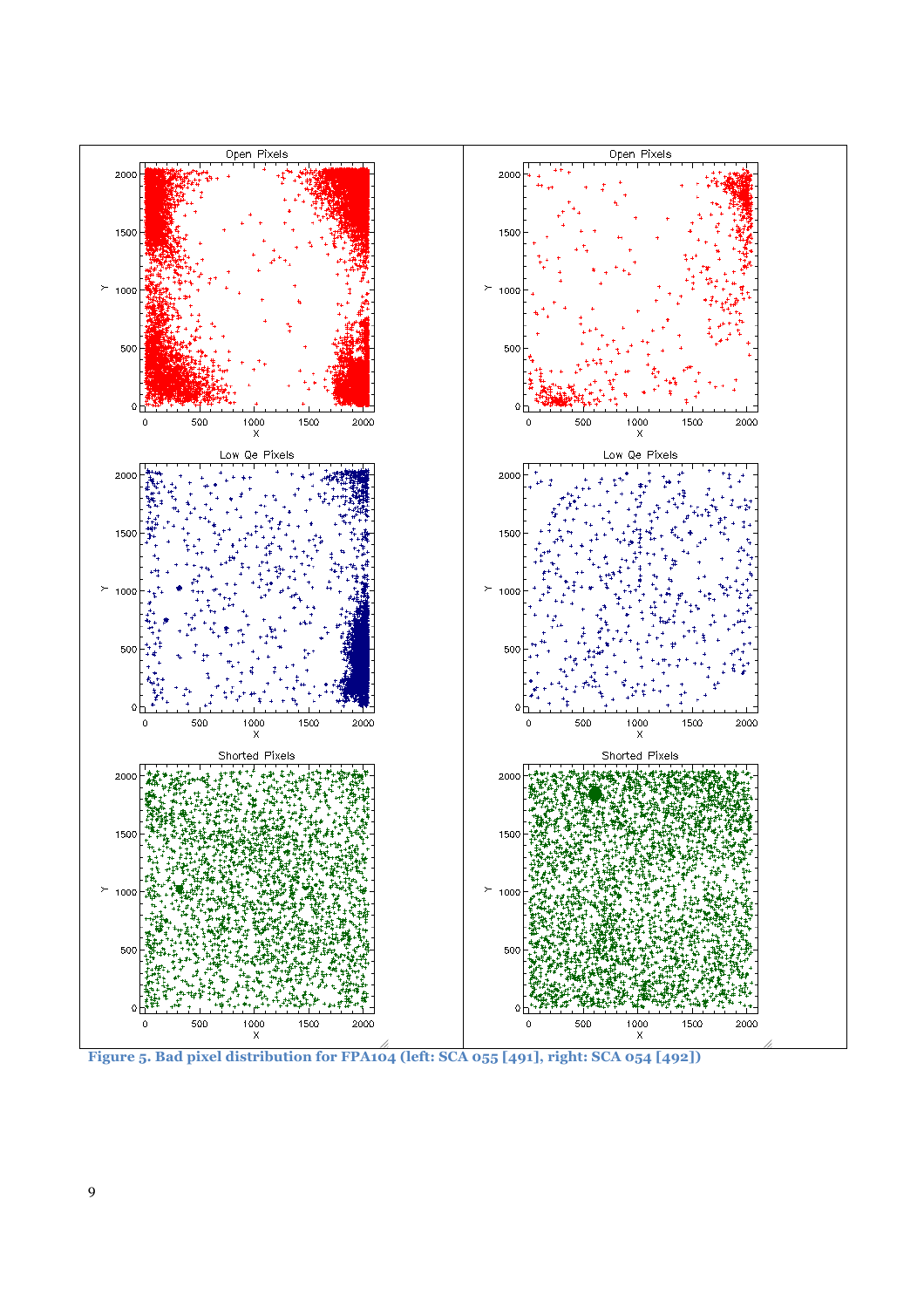

**Figure 6. Bad Pixel distribution in FPA105 (Left: SCA 058 [491], Right: SCA 060 [492])**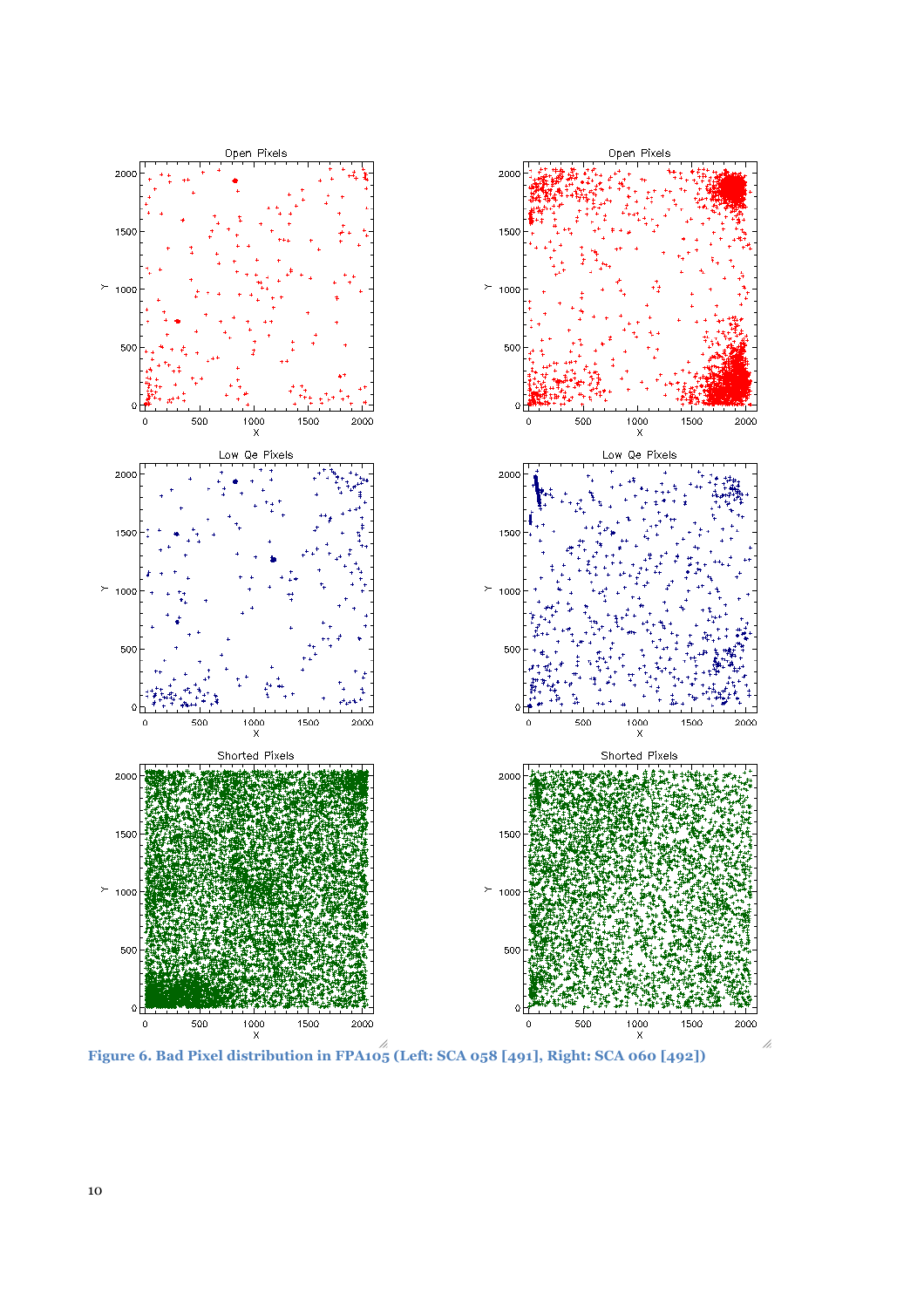

**Figure 7. Bad Pixel distribution in SCA 042 (FPA 103 – Pathfinder)**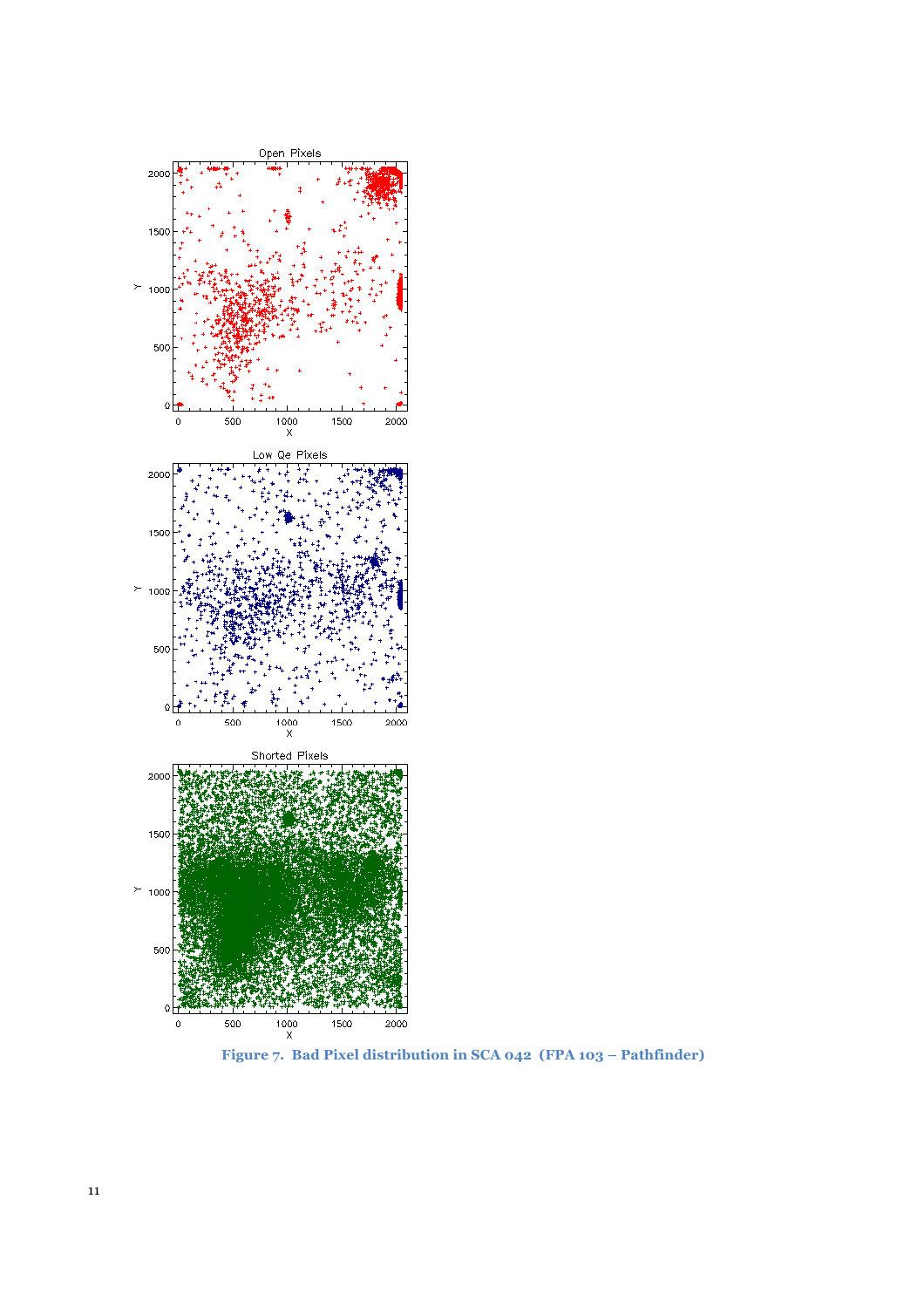# **3.3 Hot pixels statistics and distribution**

The SCAs in FPA104 and FPA105 are known to degrade with time due to thermal cycling and exposure to ambient temperature [1]. Due to this degradation the number of hot pixels, defined as pixels with dark current in excess of 0.1 e-/s, has been increasing over time [5]. The current maps of hot pixels are therefore not representative of the expected hot pixels distribution for the SCA developed as part of the second detector procurement. For this analysis we will therefore use the data provided by Teledyne as part of the initial testing of the SCAs in 2008 for SCAs in FPA104 and in 2009 for SCAs in FPA105. These data were acquired at an operating temperature of 37K, slightly colder than the optimal operating temperature for FPA104 (38.5K) and FPA105 (41.0K). The percentage of hot pixels listed in table 5 should be therefore regarded as lower limit. An increase of 1-2% is to expected for operating a temperature of 38.5 **°**K.

|                                         | <b>FPA104</b>            |              | <b>FPA105</b> |                |  |  |
|-----------------------------------------|--------------------------|--------------|---------------|----------------|--|--|
| <b>DETECTOR</b>                         | SCA055 [491]             | SCA054 [492] | SCA058 [491]  | $SCA060$ [492] |  |  |
| Hot Pixels [%]<br>$(>0.1 e^{-}/s)$ @37K | 0.95                     | 0.86         | 0.80          | 1.12           |  |  |
|                                         | Average at 37.0K: 0.93 % |              |               |                |  |  |

#### **Table 5. Hot pixels population in NIRSpec SCA**

The initial distribution of hot pixels in the NIRSpec SCA was fairly uniform (see Figure 8 and 9).



**Figure 8. Initial hot pixel map for FPA 104 (left: SCA 055 [491], right: SCA 054 [492])**